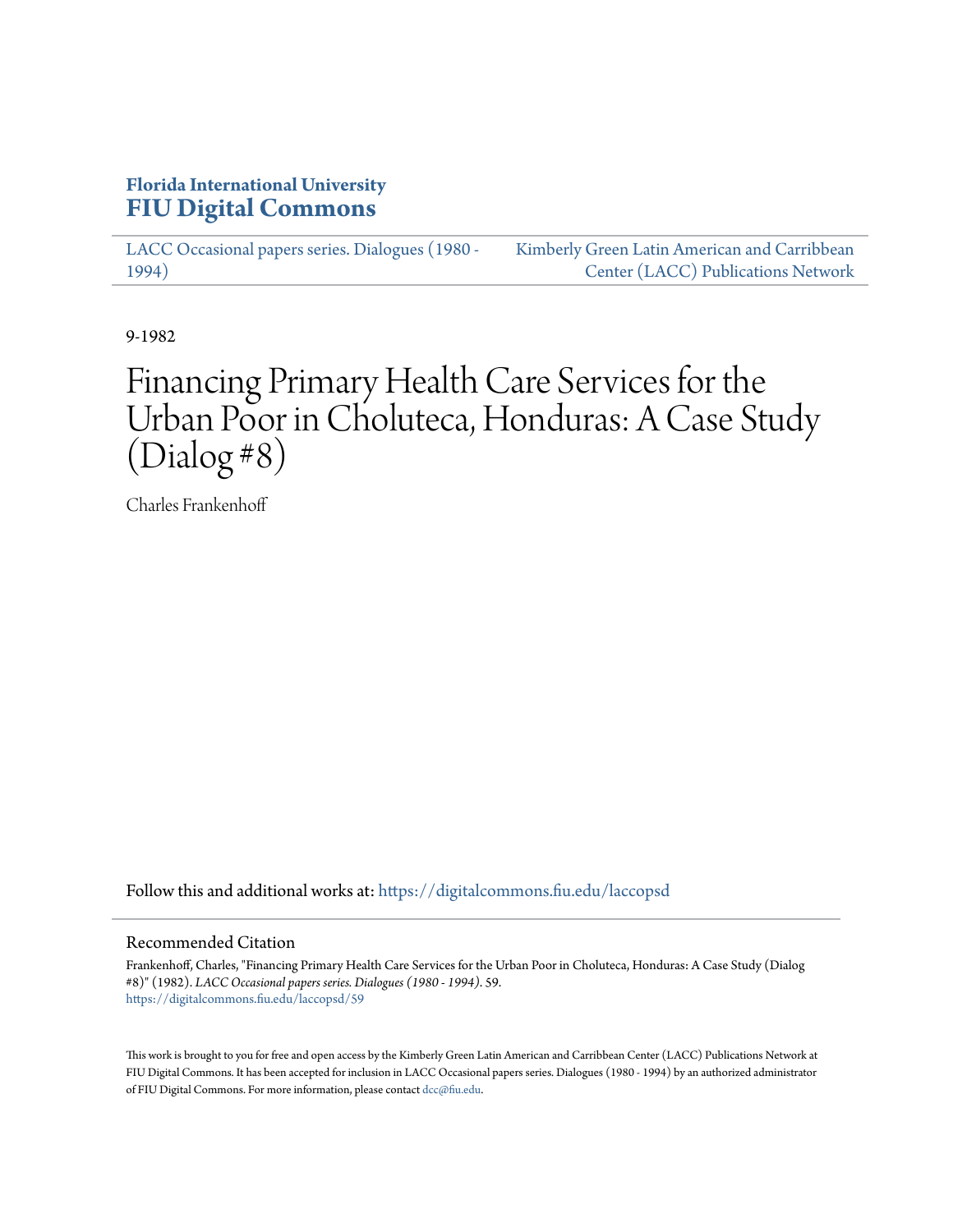### **FINANCING PRIMARY HEALTH CARE SERVICES**

#### **FOR THE URBAN POOR**

**IN CHOLUTECA, HONDURAS: A CASE STUDY** 

**Dialogue** #8

**September 1982** 

**By: Charles Frankenhoff Associate Professor Health Services**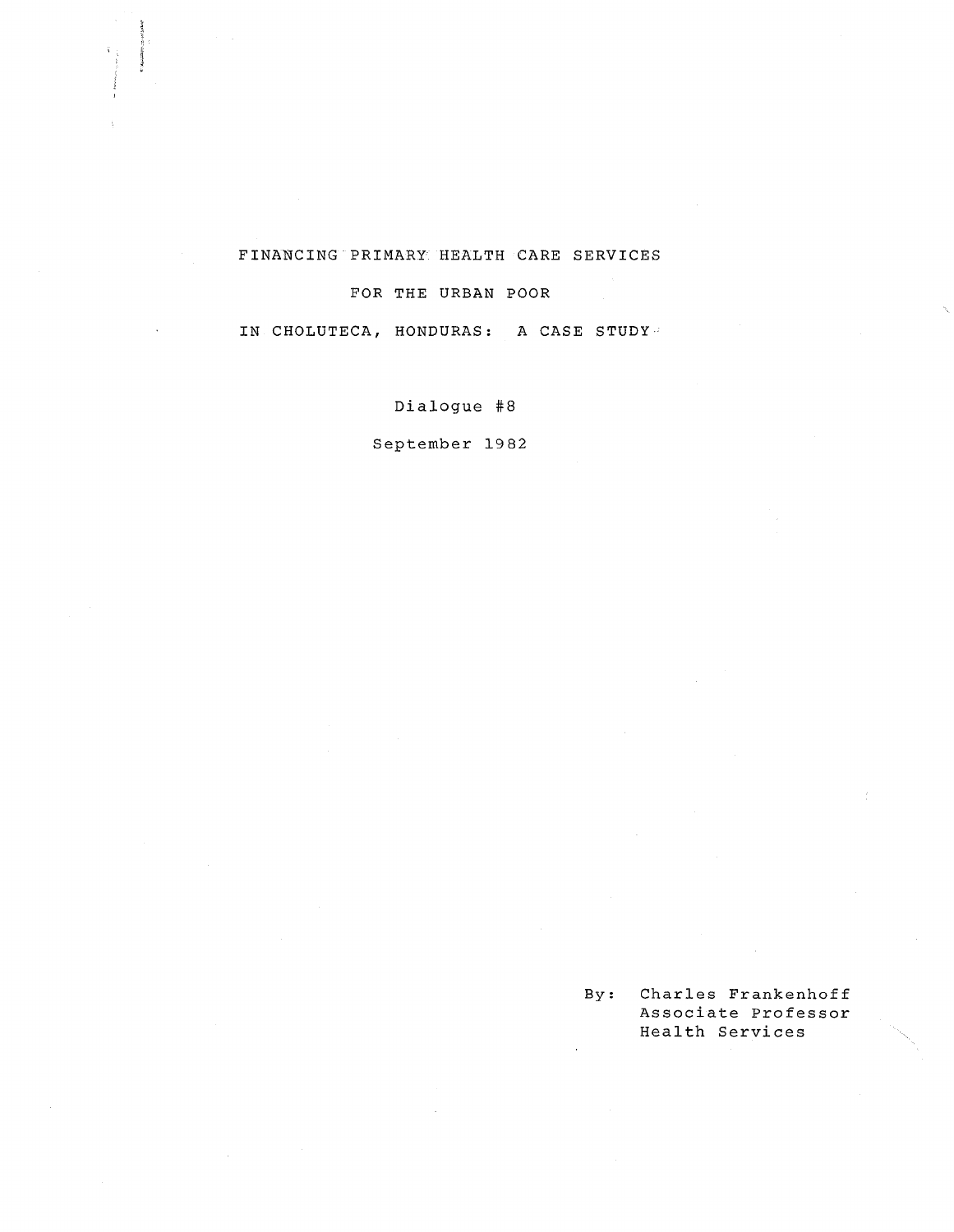$\mathcal{L}^{\text{max}}_{\text{max}}$  and  $\mathcal{L}^{\text{max}}_{\text{max}}$  $\label{eq:2.1} \frac{1}{\sqrt{2}}\int_{\mathbb{R}^3} \frac{d\mu}{\sqrt{2}} \, \frac{d\mu}{\sqrt{2}} \, \frac{d\mu}{\sqrt{2}} \, \frac{d\mu}{\sqrt{2}} \, \frac{d\mu}{\sqrt{2}} \, \frac{d\mu}{\sqrt{2}} \, \frac{d\mu}{\sqrt{2}} \, \frac{d\mu}{\sqrt{2}} \, \frac{d\mu}{\sqrt{2}} \, \frac{d\mu}{\sqrt{2}} \, \frac{d\mu}{\sqrt{2}} \, \frac{d\mu}{\sqrt{2}} \, \frac{d\mu}{\sqrt{2}} \, \frac{d\mu}{$  $\label{eq:2.1} \frac{1}{\sqrt{2}}\left(\frac{1}{\sqrt{2}}\right)^{2} \left(\frac{1}{\sqrt{2}}\right)^{2} \left(\frac{1}{\sqrt{2}}\right)^{2} \left(\frac{1}{\sqrt{2}}\right)^{2} \left(\frac{1}{\sqrt{2}}\right)^{2} \left(\frac{1}{\sqrt{2}}\right)^{2} \left(\frac{1}{\sqrt{2}}\right)^{2} \left(\frac{1}{\sqrt{2}}\right)^{2} \left(\frac{1}{\sqrt{2}}\right)^{2} \left(\frac{1}{\sqrt{2}}\right)^{2} \left(\frac{1}{\sqrt{2}}\right)^{2} \left(\$  $\label{eq:2.1} \frac{1}{\sqrt{2}}\int_{\mathbb{R}^3}\frac{1}{\sqrt{2}}\left(\frac{1}{\sqrt{2}}\right)^2\frac{1}{\sqrt{2}}\left(\frac{1}{\sqrt{2}}\right)^2\frac{1}{\sqrt{2}}\left(\frac{1}{\sqrt{2}}\right)^2\frac{1}{\sqrt{2}}\left(\frac{1}{\sqrt{2}}\right)^2\frac{1}{\sqrt{2}}\left(\frac{1}{\sqrt{2}}\right)^2\frac{1}{\sqrt{2}}\frac{1}{\sqrt{2}}\frac{1}{\sqrt{2}}\frac{1}{\sqrt{2}}\frac{1}{\sqrt{2}}\frac{1}{\sqrt{2}}$ 

 $\mathcal{L}_{\mathcal{A}}$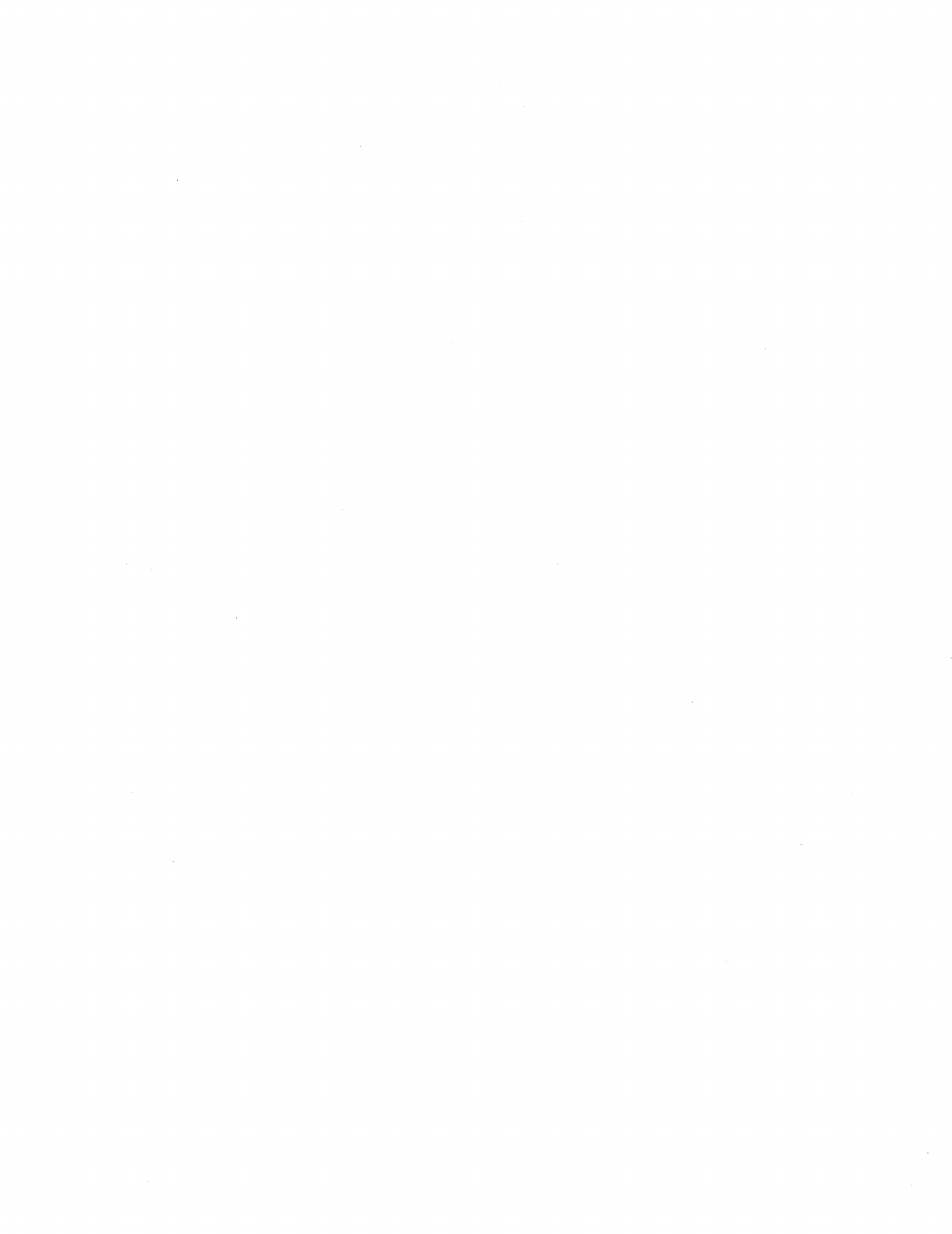#### PREFACE

Charles Frankenhoff received his Ph.D. in Economics from Georgetown University in 1963 and his M.P.H. in Hygiene and Public Health in 1976 from Johns Hopkins University. Since 1980 he has been an associate Professor of Health Economics in the Department of Health Services Administration at Florida International University.

Dr. Frankenhoff has wide experience throughout Latin America in the area of urban development and environmental planning. His research in Honduras follows other similar research in Chile, Brazil and Puerto Rico.

> Mark B. Rosenberg Director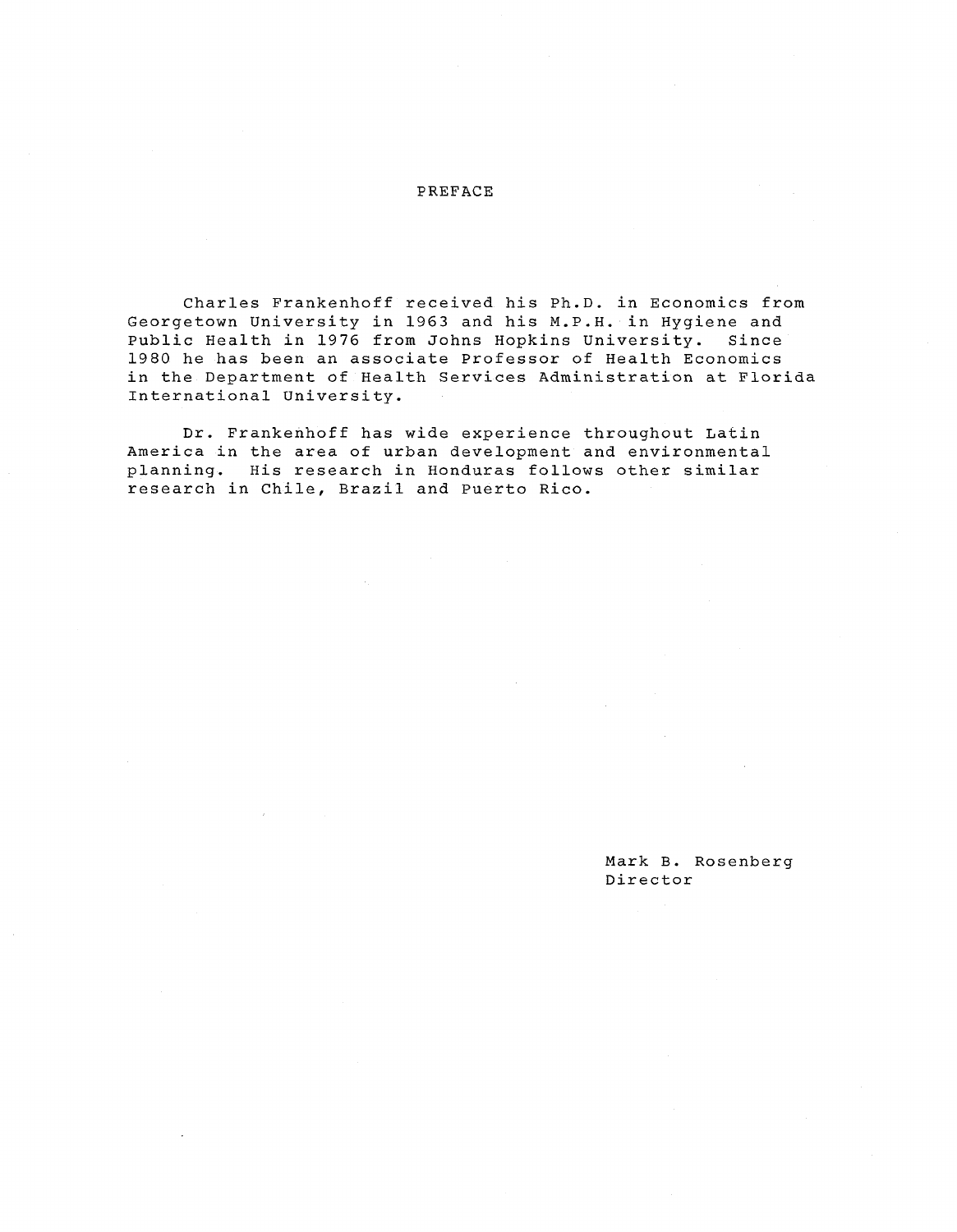$\label{eq:2.1} \frac{1}{\sqrt{2}}\sum_{i=1}^n\frac{1}{\sqrt{2}}\sum_{i=1}^n\frac{1}{\sqrt{2}}\sum_{i=1}^n\frac{1}{\sqrt{2}}\sum_{i=1}^n\frac{1}{\sqrt{2}}\sum_{i=1}^n\frac{1}{\sqrt{2}}\sum_{i=1}^n\frac{1}{\sqrt{2}}\sum_{i=1}^n\frac{1}{\sqrt{2}}\sum_{i=1}^n\frac{1}{\sqrt{2}}\sum_{i=1}^n\frac{1}{\sqrt{2}}\sum_{i=1}^n\frac{1}{\sqrt{2}}\sum_{i=1}^n\frac$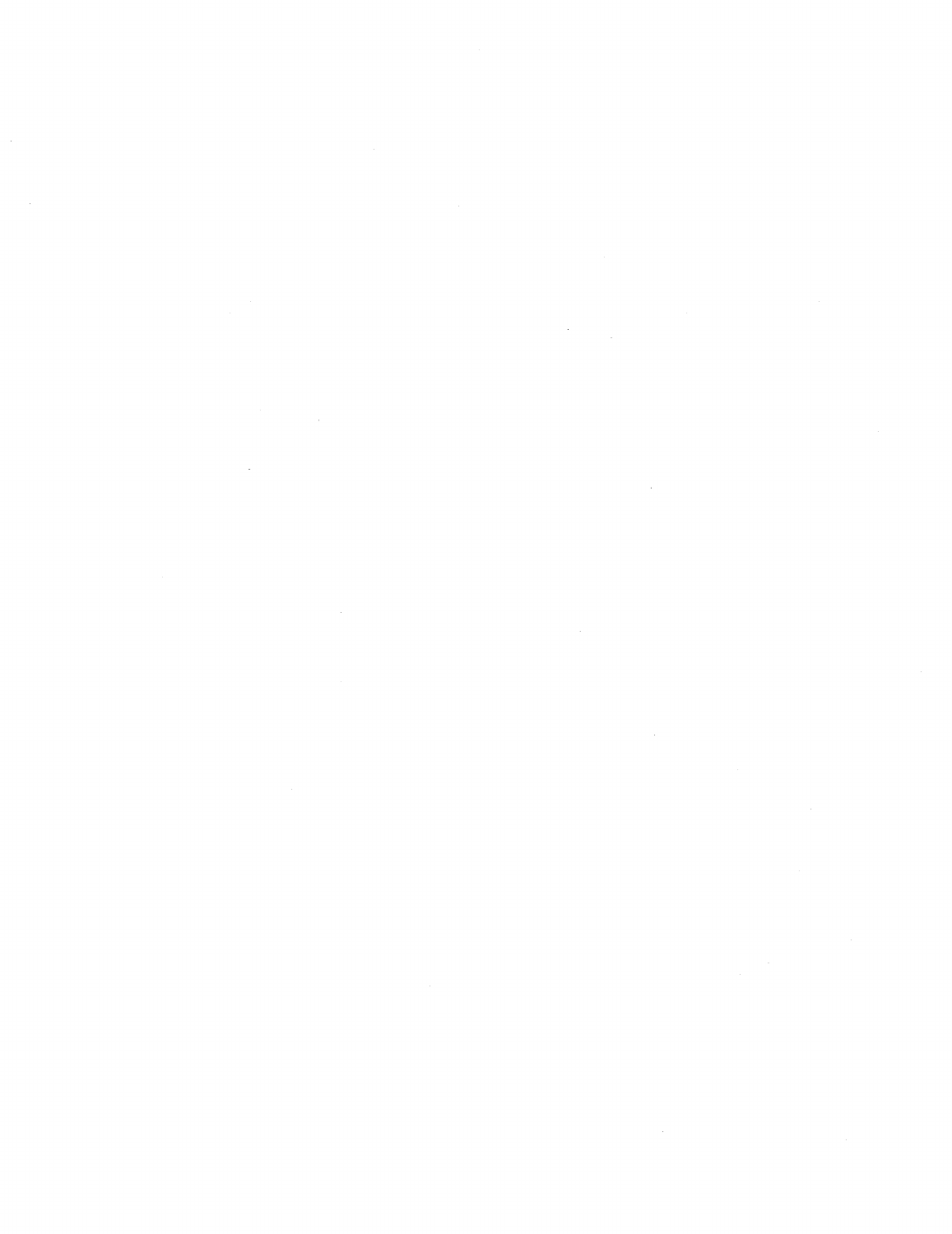FINANCING PRIMARY HEALTH CARE SERVTCES FOR URBAN POOR IN HONDURAS: A CASE STUDY

El divorcio entre el tipo de atencion de salud que se brinda y la situacion socioeconomica de la poblacion, da coma conseeuencia el alejamiento a la perdida de las gosibilidades de producir un impacts en la salud **y** el aumento de la brecha entre los que tienen acceso real a la salud y aquellos que no la poseen,..."<sup>1</sup>

> Charles A. Frankenhoff, Ph.D. Florida International University April, 1982

One risk in presenting a case study of health services in a developing country is ignoring the health and development environment which affects the particular enterprise and its clients. Honduras is a Central American ccuntry at the stage of development take-off, Choluteca is **s** Department in **southern**  Honduras which lies on the Bay of Fonseca **Letween Nicaragua** and El Salvador, The clinic which is tb? Focus of the **case**  study in Choluteca, the capital city, is a private, nonprofit institution which receives no recognition in the National Health Plan, **A** number **of** health care clinics serve **the** health care needs of middle-income and wealthy families, The subject of this case **study,** Clinics San Jose **Ohwer3, serves** the urban and urban-rural poor.

The case study is only one component in a more general ongoing analysis of primary health care service; for the urban poor in Eonduras, A significant dimension of Bonduran development, beginning in the early Seventies, has beer the displacement of thousands of rural families and individuals into the major urban centers.<sup>2</sup> In 1981 in Tegucigalpa, 35 new communities ("barrios") were formed by in-migrants, To what extent are the health care needs of these populations being met? Can the network of health services available in rural areas be transplanted into an urban enviranment? The experience of Choluteca can provide us with one set of insights to respond to these questions,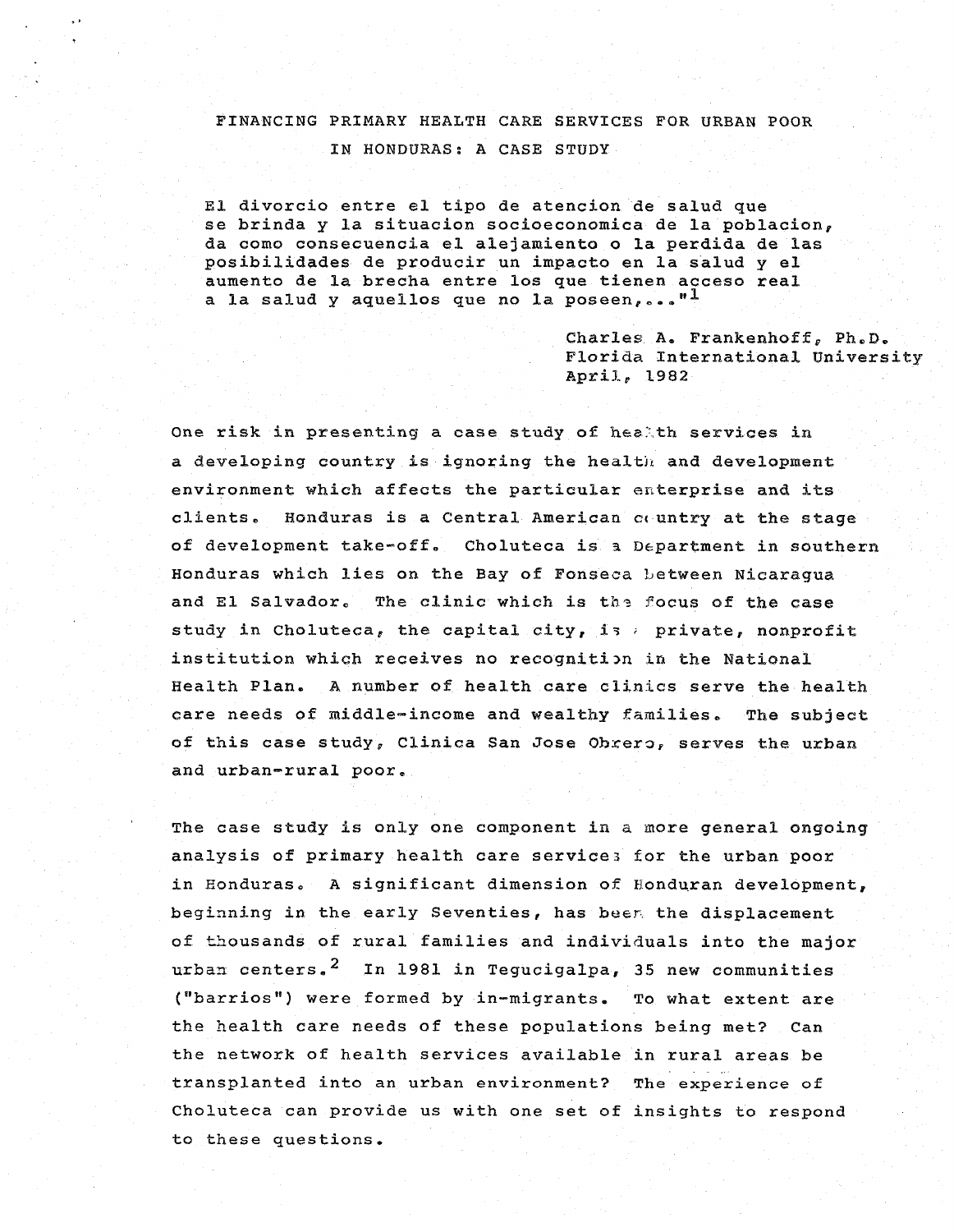The concept of financing primary health care services for the urban poar is only superficially clear, Financing health care services in the United States is a familiar experience, Services are reimbursed in a monetary system. However, for the rural and urban poar in a developing country like Honduras, many services, e,g, residential, recycling clothing, sanitation, haircuts, and health, are on the periphery of the monetary economy, Indeed, one important function **of** an urban marginal or slum community is to help its members make the transition from the non-monetized economy of the rural poor to the monetary economy of the major city, **3** 

#### Changing Demagraphic Composition,

**The** population of **Honduras is** among **the** poorest (per capita income less than \$500) and most illiterate (14 of the 18 Departments have over 50% illiteracy) in Latin America, The population in 1980 was 3.6 millions, increasing *at* an annual rate of  $3.5\%$ . Two-thirds of the population is rugal; one third **urban,** The **major** population corridor in thjs sparsely populated cauntry **of 112,000** square kilometers lies en *<sup>r</sup>* north south axis between the capital city of Tequcigalts in **the** mountains and San Pedro Sula Xying **near** the Carikbaan **coast,** 4

Any static view of the demographic composition of **Honauras must**  yield to the dynamics **sf** urbanization taking place **through**  internal immigration. The capital city of Tegucigalpa is increasing annually at 6%; and San Pedro Sula, the "Chicago" of **the** country at **9,4%.5** These estimatesmade almost *ter!* years ago, have almost certainly increased with popular awareness of urban-rural wage differences, improved highways, continuing rural poverty combined with price inflation, and deveioping democratic processes culminating in recent elections in November, 1981, Xn **1976,** the Latin American Demographic Center {CELADE} predicted that rates of urban population increase would surpass by threefold the rural population increase before the year 2,000.<sup>6</sup>

Rural torural migration has also taken place as the National Agrarian Institute resettled thousands of landless, agricultural workers from the south, Choluteca, to **the** northeast, Aguan Valley. Many of these families, however, remigrated into urban areas.

 $-2-$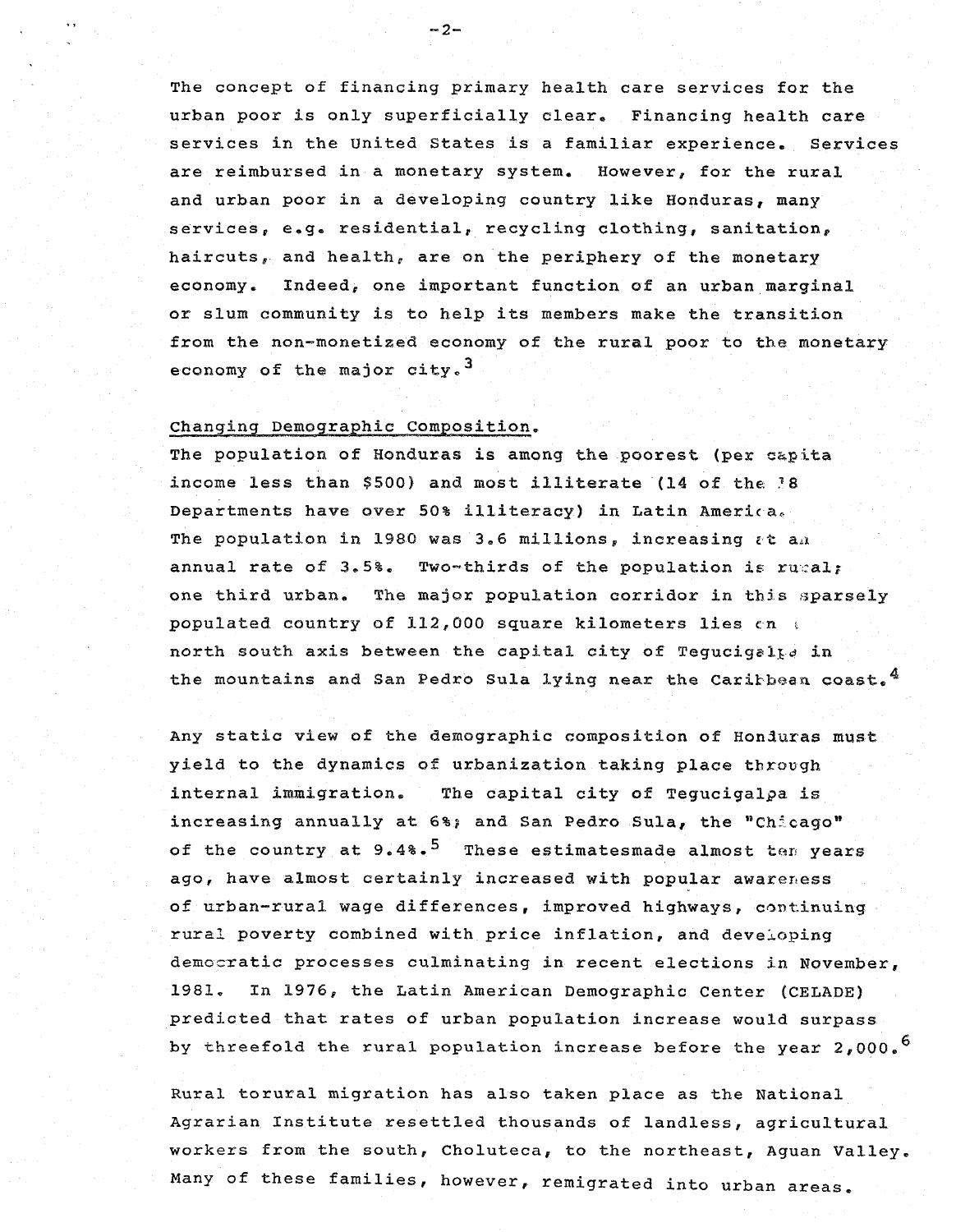The National Health Plan, 1979-1983, identifies two major population segments at risk for health: the rural poor and the urban poor.<sup>7</sup> No census data enumerates these populations. Neither are per capita income estimates useful for those living in the periphery of the monetary economy. One dependable indicator of poverty is lack of access to services, particularly to potable water services,

Data available in the National Health Plan indicate that in 1979, 573,0O(B (26%) **of** rural inhabitants had ready access **to**  water and **1,628,000 (74%)** had poor access to potable water,% The conelusion that **74%** af the rural populatiaa suffers **from**  some degree of poverty is supported by data on land **ownership,**  44% **af %he rural** population in **\$974** owned no land; 35% of **the** rural population owned small plots sufficient **EQE subsistence**  farming, **9** 

**The urbnn** popuPation **in a977 enjoyed** superior access **ta** potable water services, although only 53% (592,000) had water services in the house. 47% of the urban population or  $525,000$  people can be placed in **the** povexky category an this **basis,**  water services,<br>in the house.<br>can be placed :<br>Health Status.<br>The National He

The National Health Plan identifies water-related disease as causing 12.2% of the deaths in Honduras in 1976.  $10$  The five leading causes of hospitalization in 1978 were: complications of pregnancy, infectious diseases and parasites, accidents and violence, respiratory disease and digestive **disease.** lf **40%**  of all deaths occured among children below five years of age.

In Handuras regional differences in health status are striking, In *tke* urban centers (1974) life expectancy was 61 years, **the**  fertility rate was 4.7, and infant mortality rates were 85 per 1,000 live births, By comparison, rural inhabitants in the south had a life expectancy **of** 57 years, a fertility rate of  $8.2$  and infant mortality of 131 per 1,000 live births.<sup>12</sup> specific data are lacking to compare the health status of **xural**  with urban poor, **but** with the prevalence of malaria and polluted water, the odds appear to favor the latter,

 $-3-$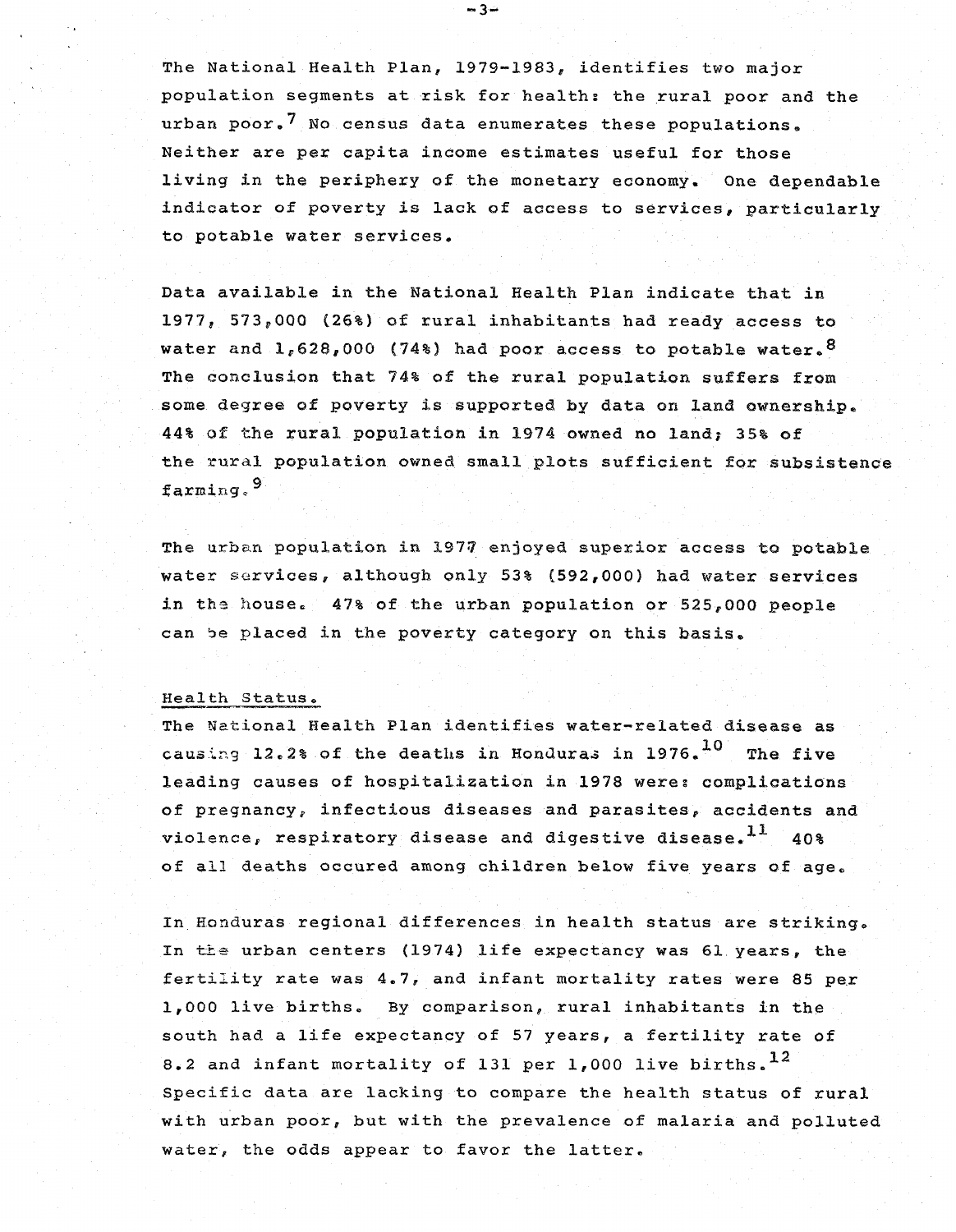Together with diarrheal disease malnutrition contribukes significantly to morbidity and mortality rates.<sup>13</sup> 67% of the population has a diet deficient in calories; 43% a diet deficient in proteins, The National Nutrition Plan also estimated that **over** 50% of pregnant women suffered from inadequate nutrition.

#### Health Service Pyramid Levels.

Public health care services in Honduras, inpatient and outpatient, constitute a pyramid of six levels.<sup>14</sup> Level 6 consists of five national hospitals with a total of  $1,866$  beds (1977) **Pscated** in Tegucigalpa, %eve1 **5** consists of 6 regional hospitals with a total of 884 beds. Level 4, again in 1977, had seven area hospitals with a total of 385 beds. Level 3 is the **CESAMO**, a primary health care center under the direction of a physician and located for the most part in rural areas, There were 72 such centers in 1977. Level 2 consists of 284 rural health centers (CESARs) directed by a nurse auxiliary, Level **1** cansists of a significant group of rural village workers, the first-aid worker ("guardian"), the sanitation worker ("promotor", and the midwife ("partera empirica").

The Honduran health system, administered by physicians, is heavily hospital-or;ented. In 1978, 74% of the total health program budget was spent on hospital construction and operation.<sup>15</sup> Traditionally in deq^elloping countries the lion's share **af** the health budget is claimed by the capital city. Tegucigalpa was projected to receive almost 65% of the total **1979** hospital service budget of US\$16.8 millions. The capital already had a bed ratio of  $4.8/1,000$  compared to  $0.1/1,000$  for the rest of the country,

 $\rightarrow -$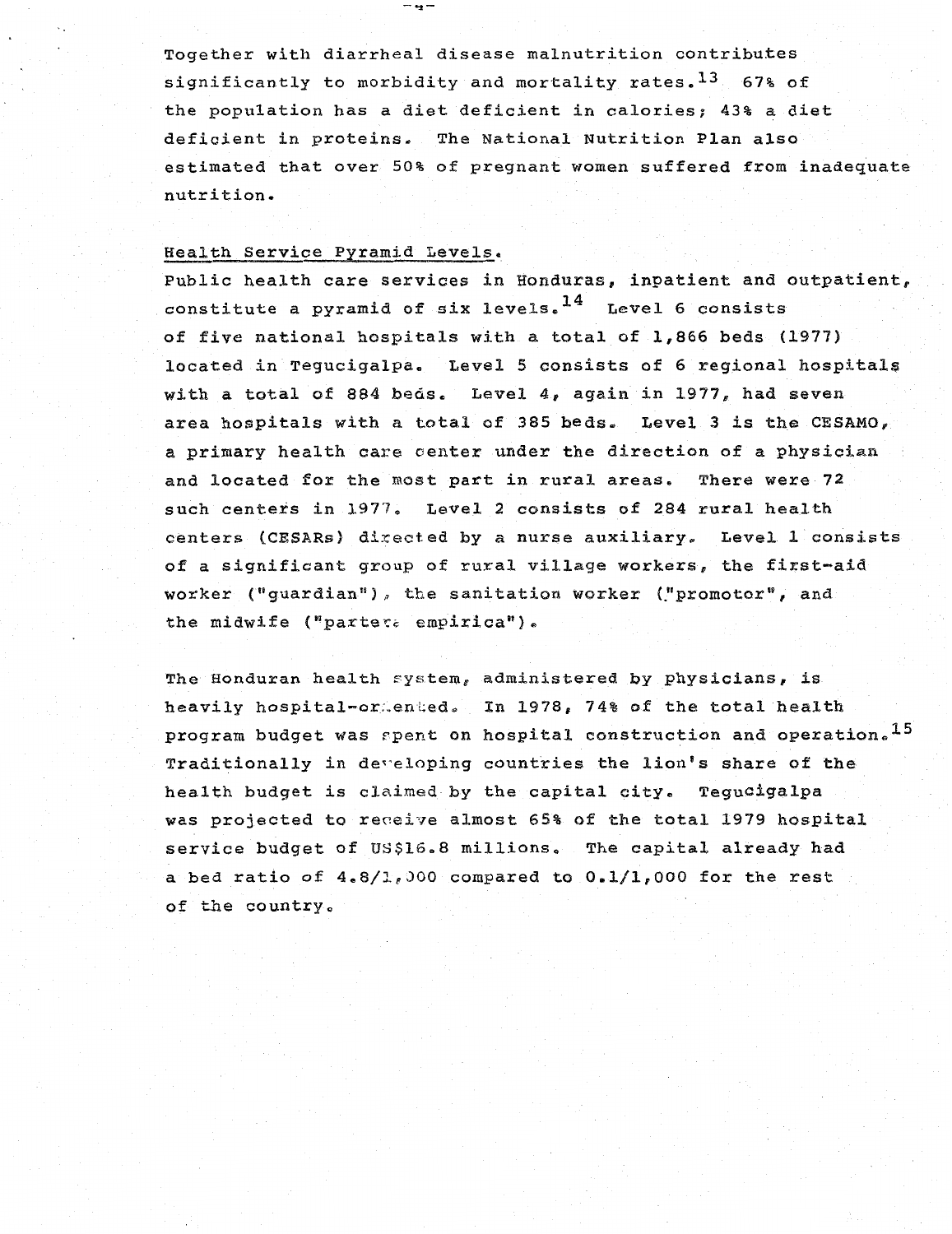# Clinica San Jose Obrero, **<sup>16</sup>**

The Clinica San Jose Obrero is a private, nonprofit organization which serves urban marginal populations and rural village populations in the Department of Choluteca, This Department lies in the south of Honduras on the Gulf of Fonseca between El Salvador and Nicaragua. The Department had 264,589 inhabitants in 1979, The capital city of Choluteca, which is the immediate service area of the Clinica, has less than 25% of this population.<sup>17</sup>

 $-5-$ 

The Clinica is an autonomous part of a private, nonprofit association formed by Alejandro Lopez Tuero in 1972. The mission of San Jose Obrero Association is to train unskilled workers and **ts** provide them with employment, **Tiie** Association consists of a leather glove factory which exports **to** Panama and **Casta**  Rica; a wooden furniture factory which exports **ta Miami;**  and a small artisan factory, **Th@** Ziss~ciation runs a **training**  school and is also constructing some 180 low cost homes of concrete blocks **made** by the Association. Managers **ara** selected from among the workers,

The elinica **SJO was** formed in **1974 an3** now serves 1200 clients monthly. In addition to the Clinica, here is a Well Child Clinic whish **serves** 1,000 **children eich quarker. This latter**  clinic is directed by a **Peace** Corps **X,** .'?, and charges **sa fees,** 

While the Clinica SJO does not form a part of the public health system, it is **a** primary health care service operating at **Level 3,**  The City of Choluteca is also served by a small regional hospital, whose physicians and residents were recently on strike to protest lack of supplies, and several private clinics and laboratories. The Clinica is self-supporting through patient **fees,** 

A brief description and evaluation of the Clinica follows:

- 1, Service Population
- **2,** Health Services
- **3.** Health Manpower
- 4, Project Facilities
- 5, Linkages with other Organizations
- 6, Project Management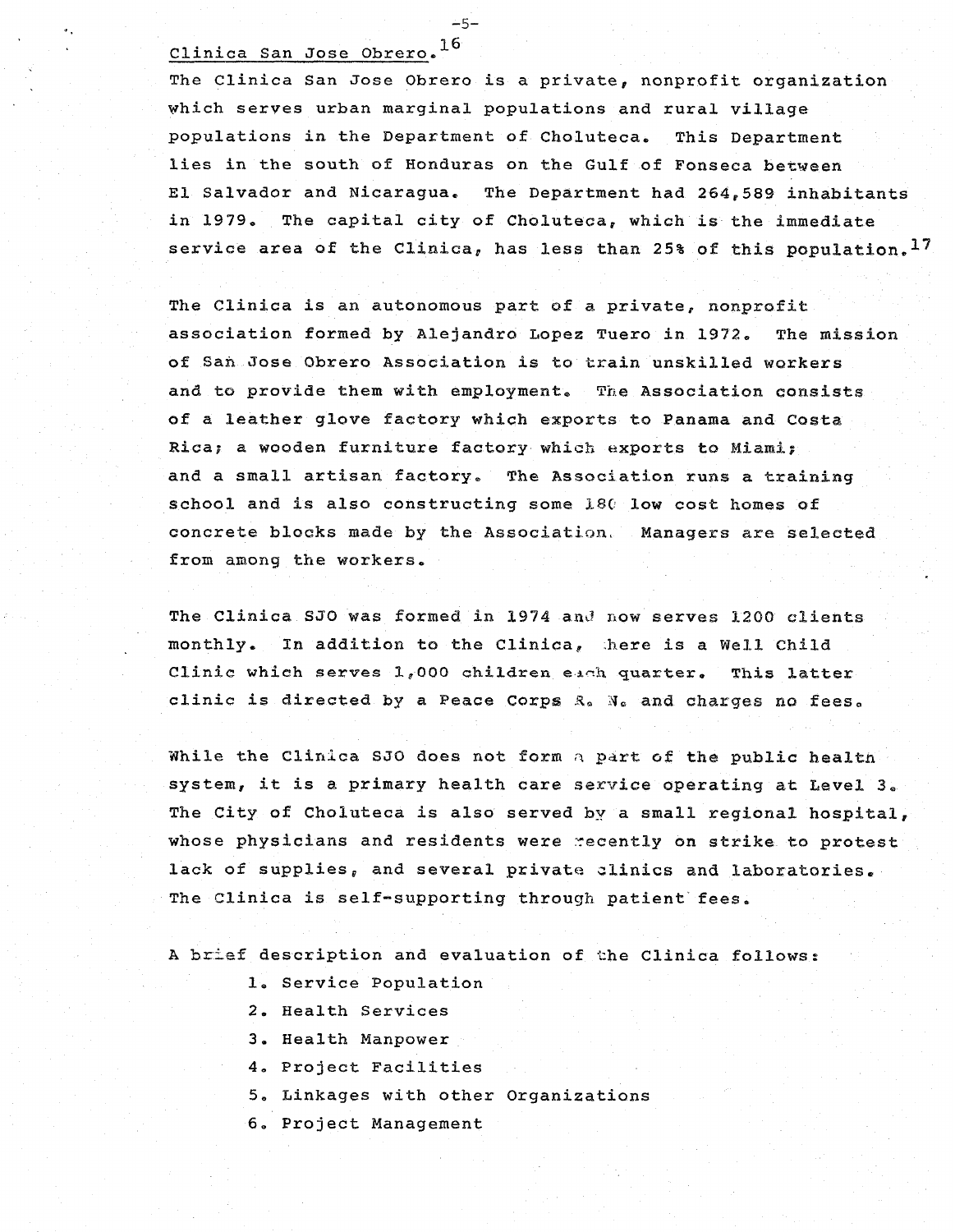1. Service Population: The Clinica SJO serves the workers **of**  the Association and their families, some 2,000 people, and urban and urban-rural low income families. The Clinica itself is located in Barrio La Libertad in the City of Choluteca on a dusty road several blocks from the center of the city. In 1978 1198 patients were served by the Clinica, 55% of the patients cave from the city, **8%** came **from** small villages nearby, and 35% from more **distank** rural villages. Breakdown of data by sex and age was not available, but observation indicated that the great majority were women and children with some elderly.

**Major barriers to** use of health services by urban **pooz** insluder

-The tradition of caring for own **sick,** especially **the** male adult, -%ow level of literacy and lack **ef** awareness of **a77ailabl,e**  health services,

**-Poor** habits of personal hygiene,

- $-$ Poor roads and, high cost of bus transportation,
- -Crowded outpatient facilities of regional hospital. Tickets for outpatient visits limited to 200 daily.
- -Lack of funds to pay for visit, laboratories and medicines.  $-$ Lack of medical supplies within the public ho;p.tal system.  $-$ Poor maintenance of existing public hospital equipment.

2, Health Services: **The** Glinica serves an **average** of 45 **patients**  daily, with numbers varying greatly according to **day** af week and season of the year. The normal charge per visit to the physician is uS\$1,25 with additional charges for laboratory, injections and medicines. The charges are higher than those at the Regional Hospital, US\$.50 per visit, but far lower than other private clinics which **charge USS5,** While **ns** patient is **refused for lack**  of maney, most do **pay,** 

Services include work-up by experienced practical nurse, who also gives injections; diagnosis and treatment by physician; laboratory services when needed, **e,g,** blood and urine tests; dental care in the form of tooth extraction and filling; and availability of medicines at low price at the pharmacy,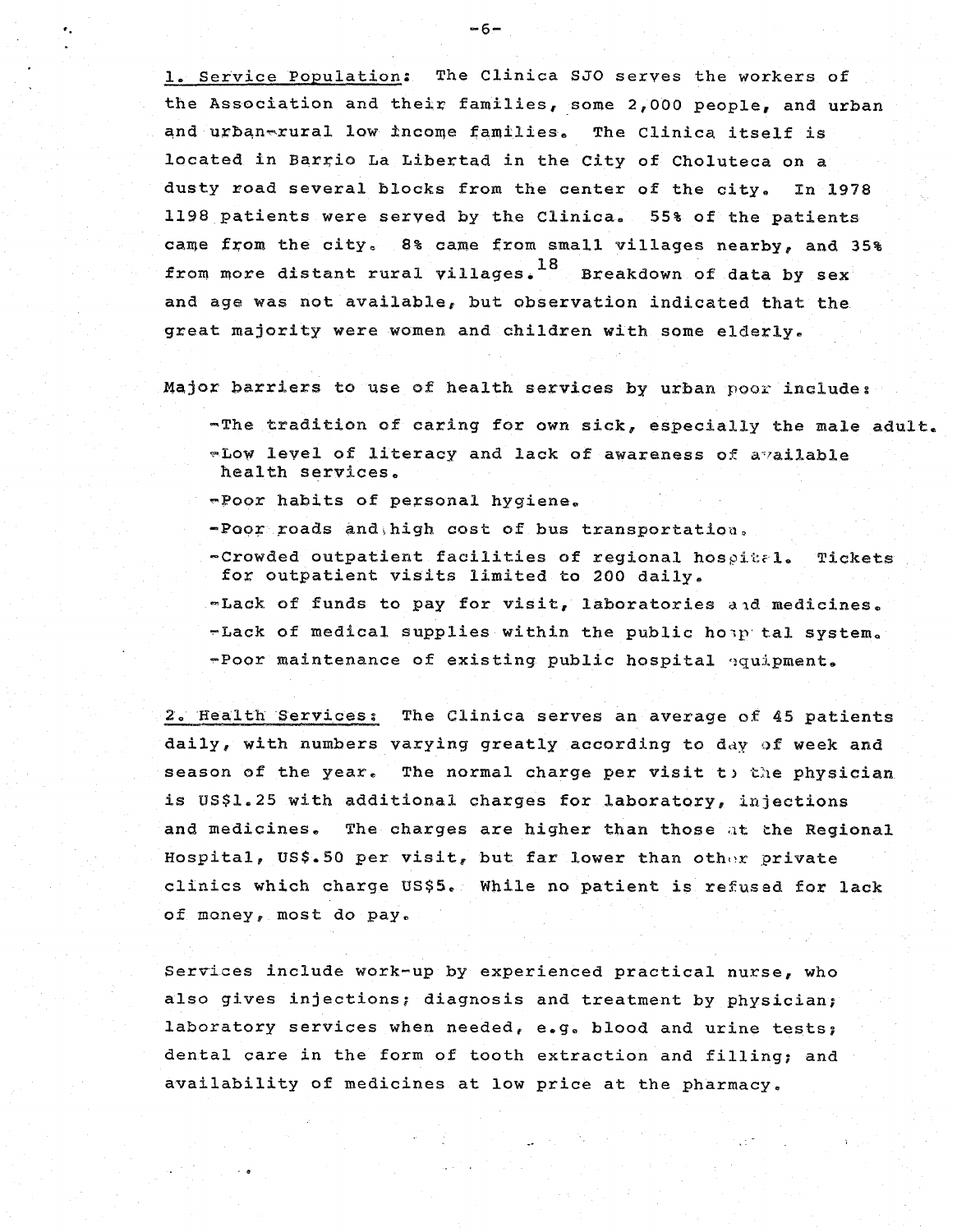Services are most crowded in the weekday mornings, 8-12, although there are hours in the afternoon from 1-3PM, Laboratory services are limited to 8-10AM due to parttime technicians.

**3.** Health Manpower: Presently the Clinica is served by a physician who is serving his year of "servicio social" following graduation; a practical nurse with **20** years experience; two dentists, one parttime and one serving her year of "servicio  $social"$ ; two parttime laboratory technicians; one pharmacist; and one receptionist who also registers patients and maintains simple **books**.

Pn addition **to** this immediata **staff,** there is a netwoxk of volunteer village health workers called "promotores", but who are not to be confused with the sanitation "promotores" of the public health system. The village health workers are volunteers selected by their village parishes who received an intensive **8-week** course in the Casa Guadelupe in Choluteca, The course is given twice yearly to groups of 20-25, many of whom are married women. The "promotores" dispense some medicines and refer patients to the Clinica.

4. Project Facilities: Clinica SJO is an outpatient clinic without<br>beds. It is presently located in a rented corner home perhaps It is presently located in a rented corner home perhaps one-hslf mile from the bus depot, The Clinica staff works in separate rooms with adequate waiting room space. There is storage space for pharmaceutical supplies.

**Presznt** plans are to build **a** new Clinica some **380** square meters at an estimated cost of US\$115 per square meter. The building of **z** satellite clinic in one **of** the ~utlaying villages is also undez serious consideration.

5. Linkages with other Organizations: In spite of lack of inclusion in the National Health Plan, the Clinica belongs to a network of health care systems, formal and volunteer, which includes the poor in Choluteca and the rural poor from outlying villages who choose to travel to it, Linkages with **the** villages

 $-7-$ 

 $\bullet$  .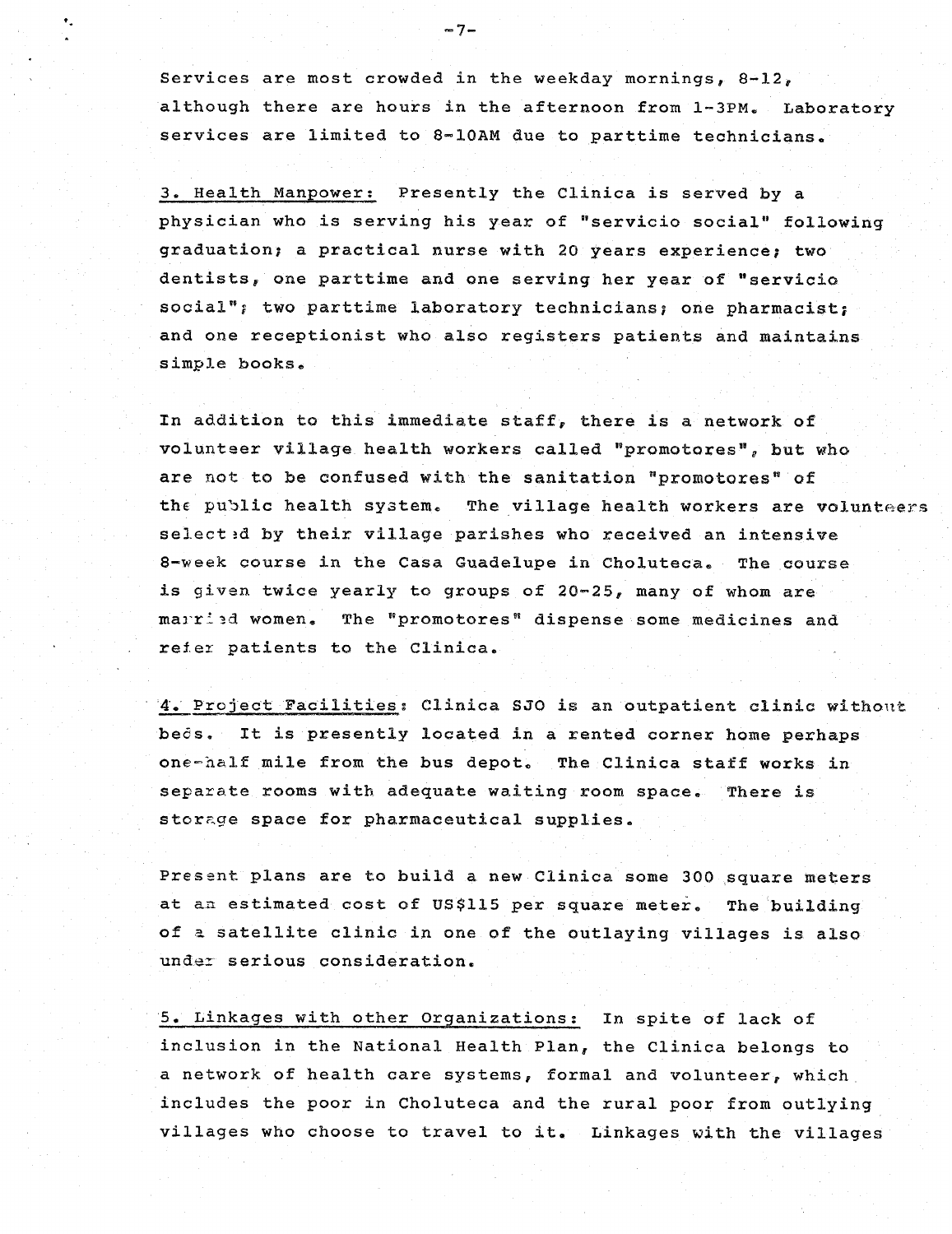are through the "promotores". Referrals are made to the inpatient section of the regional hospital. Often patients who cannot receive outpatient care at the regional hospital will come to the Clinica. There are very few referrals from the CESARs and none from private clinics,

6. Project Management: The Clinica SJO is directly under the supervision of the General Director of the Association and the Director of Operations. The latter receives the funds and accounts on a daily basis, The physician is in nominal charge of the Clinica, **but** he does not perform management functions on a regular basis, Personnel decisions **are** made by the General Director on an ad hoc basis, **A brief** assessment **sf the management**  function of the Clinica follows:

- -Planning: **Apart from** facility planning for **the** new Clinica there has been no needs assessment nor strategic plan development.
- -statistics: Saxe patient **data** and finance **data has been**  collected though not analyzed for planning purposes.
- -Decisionmaking: Lack of "hands on" management.
- -Personnel: **R** :ruitment, supervision, training and development. **c <sup>k</sup>**personnel does not take place as it does with other components in the Association San Jose Obrero.
- -Budget: **Nc budget** exists, The Association management believes **the** project to be self-financing.
- -Cast Accoucting: No estaliislment of unit **costs, Simple**  accounts of patient fees scrupulously kept on daily basis.

TO sum **upp** the kind **02** management control enjoyed by the factory component of the Association and by the low cost housing project is not yet available to the Clinica.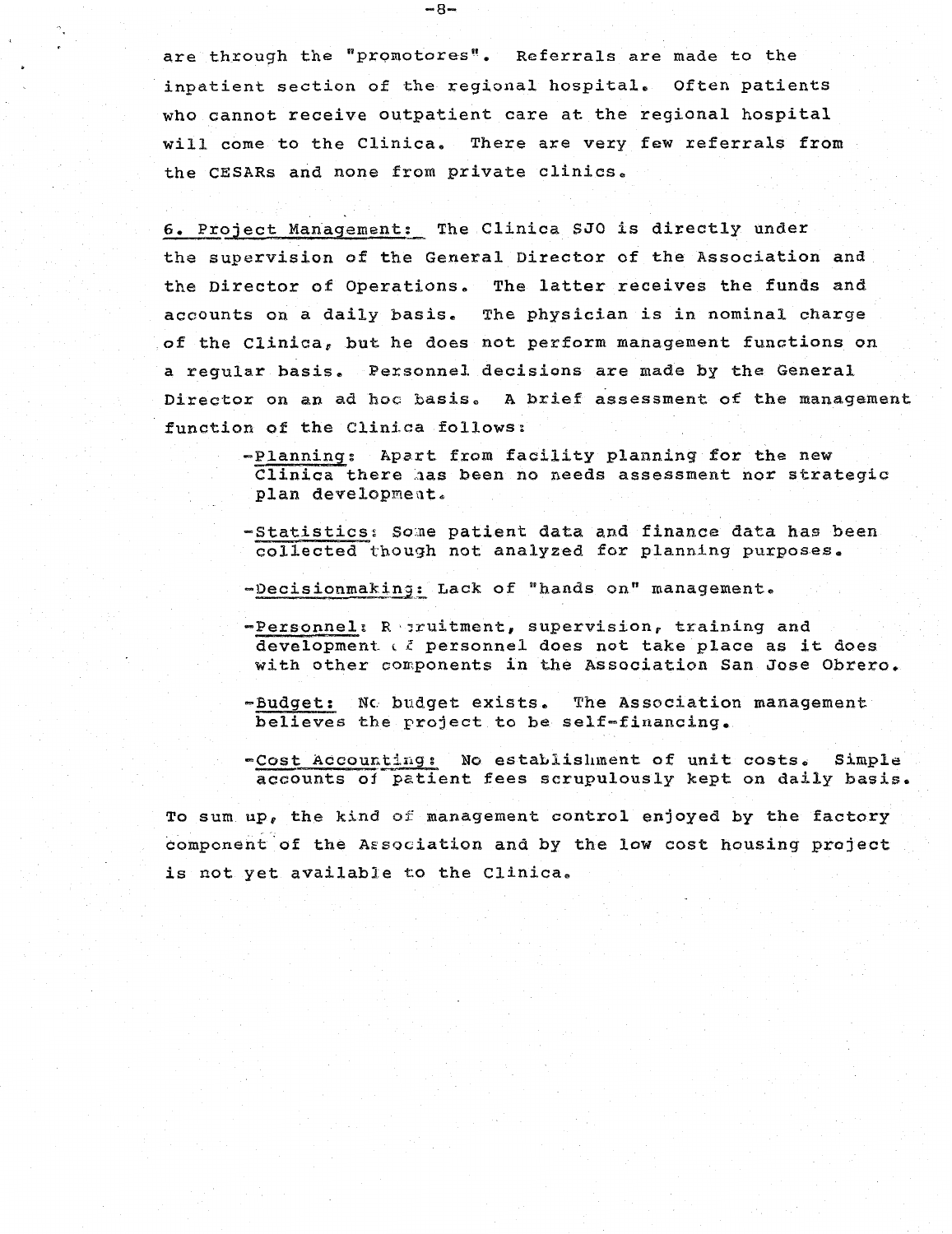#### Some Lessons from the Clinica Case Study Analysis,

 $-9-$ 

Some lessons from the analysis of the Clinica SJO experience can indicate areas for improvement within the organization, Other lessons suggest the need for further study of supply and demand forces affecting primary health care services, including health promotion, for the urban poor,

1) The poor are willing and, in many cases, able to pay small sums for health services.

2) The Ministry of Health and Social Assistance has neither the resources nor the administrative capacity to provide adequately for the health needs of the urban and rural poor.

**3) The** provision of health services ta **the** paor **by** private, nonprofit enterprise, often under religious auspices, is an essential complement to the public health service system.

4) The poor themselves, both in rural and urban areas, can be capacitated to serve legitimate mealth care needs.

5) Health education as an instrument to form people to take better care of their own and their community health remains largely undeveloped. The medical cure mode tends to dominate.

6) Effective management of scarce health care resources, including the maintenance of existing equipment, is a priority need at all levels of the health service pyramid.

7) The dynamics **QT** continuing urbaa immigration suggesk **that**  greater attention should be given **ts** helping the urban poor provide fox their own health care needs **at** the primary level,